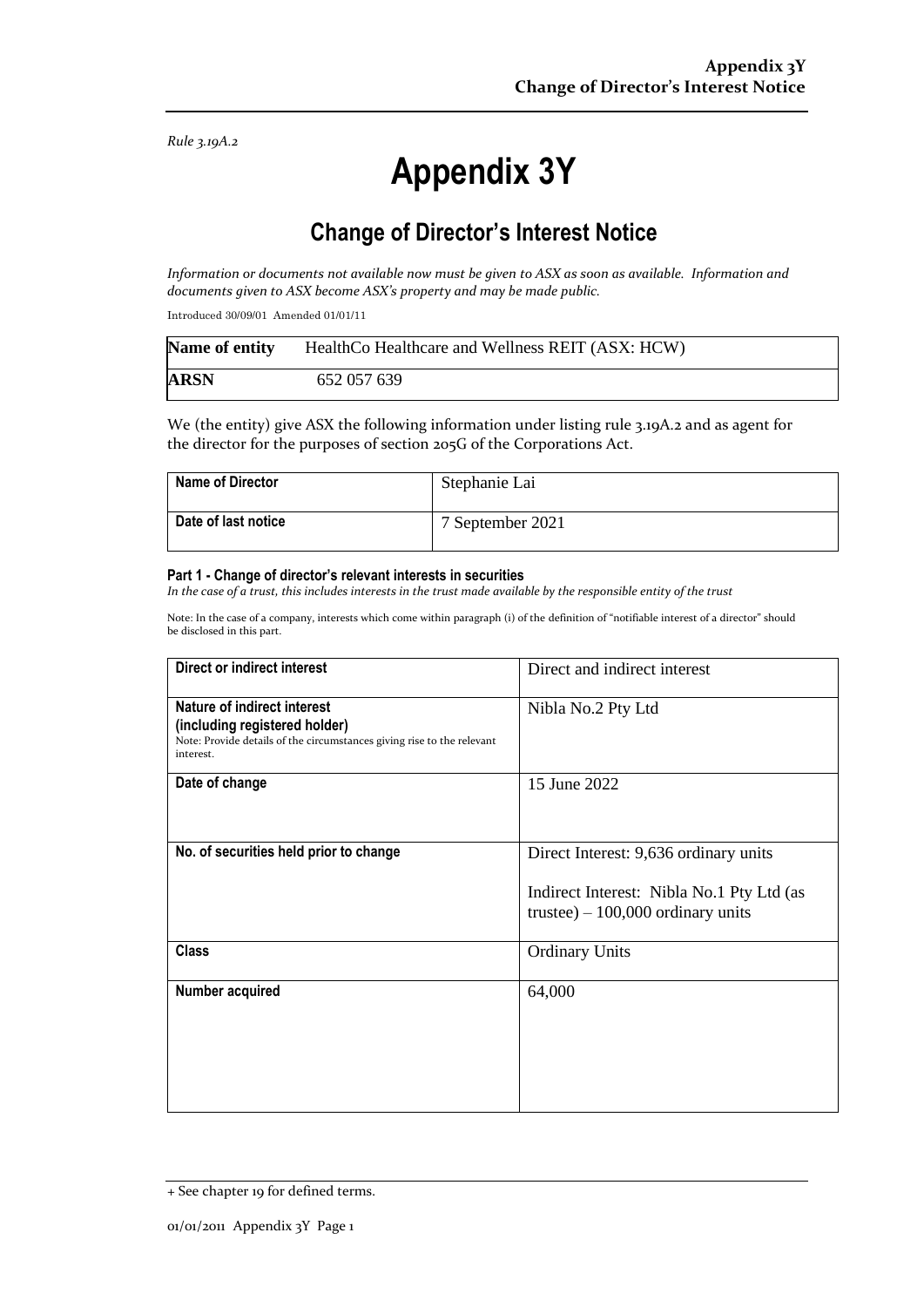| <b>Number disposed</b>                                                                                                                                                      | N <sub>il</sub>                                                                                                                                 |  |
|-----------------------------------------------------------------------------------------------------------------------------------------------------------------------------|-------------------------------------------------------------------------------------------------------------------------------------------------|--|
|                                                                                                                                                                             |                                                                                                                                                 |  |
| <b>Value/Consideration</b><br>Note: If consideration is non-cash, provide details and estimated<br>valuation                                                                | \$1.495 per ordinary unit                                                                                                                       |  |
| No. of securities held after change                                                                                                                                         | Direct Interest: 9,636 ordinary units                                                                                                           |  |
|                                                                                                                                                                             | Indirect Interest:<br>Nibla No.1 Pty Ltd (as trustee) $-$<br>٠<br>100,000 ordinary units<br>Nibla No.2 Pty Ltd $-64,000$<br>٠<br>ordinary units |  |
| Nature of change<br>Example: on-market trade, off-market trade, exercise of options, issue<br>of securities under dividend reinvestment plan, participation in buy-<br>back | On market purchase by Nibla No.2 Pty Ltd                                                                                                        |  |

### **Part 2 – Change of director's interests in contracts**

Note: In the case of a company, interests which come within paragraph (ii) of the definition of "notifiable interest of a director" should be disclosed in this part.

| <b>Detail of contract</b>                                                                                                                                                   | N/A |  |
|-----------------------------------------------------------------------------------------------------------------------------------------------------------------------------|-----|--|
| <b>Nature of interest</b>                                                                                                                                                   | N/A |  |
| Name of registered holder<br>(if issued securities)                                                                                                                         | N/A |  |
| Date of change                                                                                                                                                              | N/A |  |
| No. and class of securities to which<br>interest related prior to change<br>Note: Details are only required for a contract in<br>relation to which the interest has changed | N/A |  |
| Interest acquired                                                                                                                                                           | N/A |  |
| Interest disposed                                                                                                                                                           | N/A |  |
| <b>Value/Consideration</b><br>Note: If consideration is non-cash, provide details<br>and an estimated valuation                                                             | N/A |  |
| Interest after change                                                                                                                                                       | N/A |  |

## **Part 3 –** +**Closed period**

<sup>+</sup> See chapter 19 for defined terms.